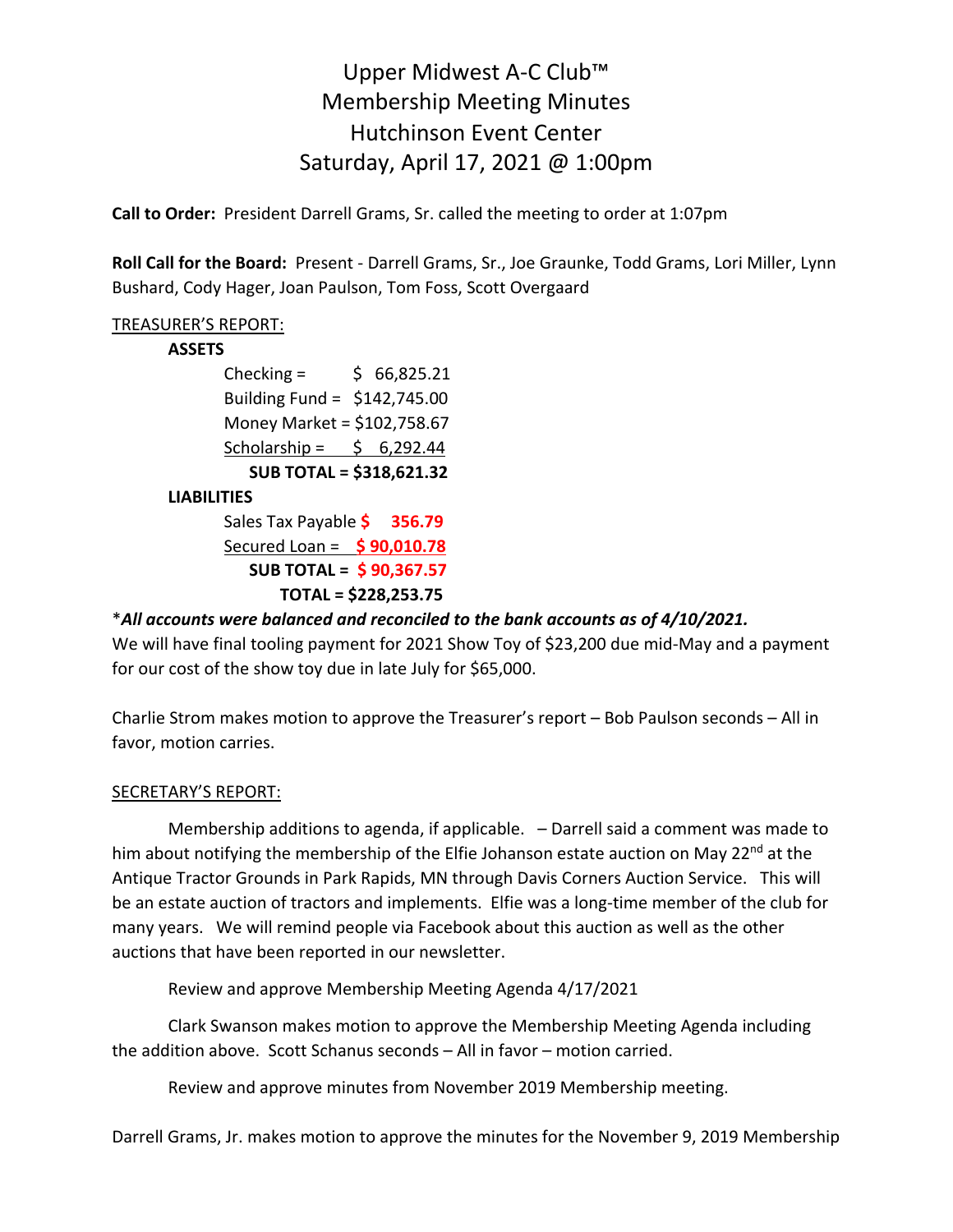meeting minutes and requests approval to have these minutes posted to our Club's website. Bob Paulson Seconds – All in favor – Motion carries.

Scott Schanus makes motion to approve Secretary's Report – Bob Paulson seconds. All in favor – motion carries.

**Membership report:** As of yesterday, membership stands at 403 members. 69 past due. Most of it due to pandemic and not having any meetings or a show. 7 new members during the year and 7 expirations. In 2020 we had 399 members. 7 had passed away that year. In 2019 we had 421 members and that was a year we had a show.

Norm Grams makes motion to approve membership report – Jane Carlsen seconds the motion. All in favor – motion carries.

#### **New Business**

**Request for Volunteers:** Darrell made an appeal to the attendees at the meeting that we can always use volunteers. Specifically, right now we need volunteers for the scholarship committee. We are also looking for members on that committee to review applications and aware scholarships annually as well as coordinate fundraising efforts all year long.

**Volunteers at the show**: We are also in need of volunteers at the show. If anyone has willingness to volunteer at the show and/or set up we will not turn anyone away.

**GOTO Banquet Coordinator:** We also are in desperate need of a coordinator for the Banquet for the Gathering of the Orange which is scheduled for Thursday, July 22nd. We already have most of the beginning planning legwork done and need someone to take the ball and run with it. We will need this person to make sure that we are in compliance with current State and Local health guidelines at the time. Darrell explained the current rules and restrictions on the banquet assuming rules stay where they are at and how cost prohibitive this might be if the current rules do not relax.

**Field Demo featuring D19 tractors**: Cody Hager reported that field demos are planned to feature a D-19 diesel, gas and propane plowing team. He is looking for people who would like to participate to contact him. He also reported that the wheat is looking good at this point and we will be getting it sprayed soon.

Darrell reports that all of Gail Schipansky's D-19s have been located and all but one are planning on coming to the show.

**Two proposed Bylaw changes:** Darrell explained the two proposed changes to the bylaws. He read how they are currently worded and what the board, just this morning, has approved to change. Charlie Strom makes motion to approve these two changes – Scott Schanus seconds. All in favor – motion approved.

**Feature Tractors for 2022 & 2023 –**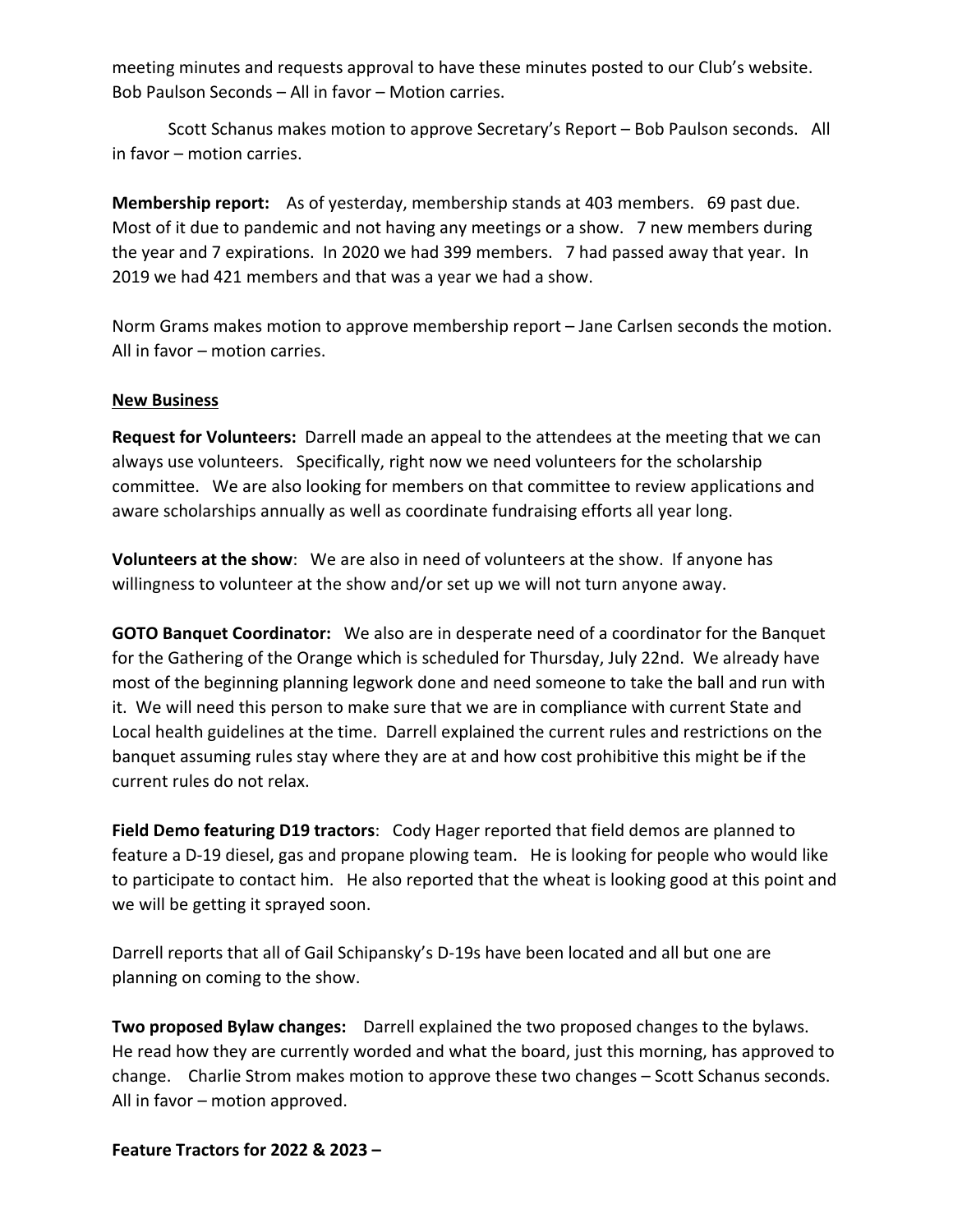Darrell explained the thought process the board went through earlier today and read through the anniversaries of the tractors.

2022 – The 200 is 50 years old in 2022 and one we have not featured yet. Darrell Grams, Jr. suggested the 200 as a MAIN feature and all hundred series as a sub-series.

D-21 in 2023 – 60 years old. Darrell reported that the D-21 boys will start a tractor drive from our show and go to 4 places including GOTO in Albert City. Cody would like to see Gleaner in 2023 in addition to our feature because that will be the 100<sup>th</sup> anniversary.

Darrell explained this is not something we need to decide on today but it is important that we have a decision right after this year's show because the flyer for 2022 will need to be created ASAP. No decision was made.

**Renaming the scholarship** to honor a member/members who have passed on. For example, this year could be:

Upper Midwest A-C Club Scholarship Fund honoring Gail and Nancy Schipansky.

Darrell explained that at the board meeting this morning the Board has approved to name an honoree to the Scholarship Fund. He further explained just a few of the many things that Gail and Nancy Shipansky had done for the club and the scholarship fund.

Charlie Strom makes motion to allow naming an honoree on our scholarship fund as approved by the board. Scott Schanus seconds. All in favor – motion carries.

#### **Request for Scholarship Committee Members:**

SEE ABOVE -- Norm Grams volunteered to serve on this committee. Cody Hager is the board member heading up this committee and can be contacted if anyone would like to help.

**Membership Fee increase:** Darrell asked everyone's feelings on how they liked the additional color pages the newsletter. In order to do more of that in the future the board would like to increase our annual membership fee from \$20 to \$25 per year. The board approved this just this morning. Darrell communicated that this change would go into effect 1/1/2022. Darrell asked for feedback.

Robert Anderson makes motion to increase membership fee to \$25 – Scott Schanus seconds the motion. All in favor – Motion carries.

**Status of Show Toy:** Darrell introduced Rich Martin and asked for the membership to acknowledge the many years of work he has volunteered and provided a successful show toy each and every year. He pointed out the amount of work it takes and how Rich keeps it all organized.

Rich reported that we have only 5 or 6 planters left which are the 2020 Show Toy. Rich thanked everyone who helped deliver the 2020 show toys due to the show being cancelled and all scheduled pick-ups needing to be delivered.

Rich also reported that the 2021 show toy is not having quite as good of a response as we anticipated. However, SpecCast assures us they will help us get them sold. We are very much trying to keep everyone informed of where we are at on the remaining number of toys. Rich said we have many more shipped units this year than we normally have.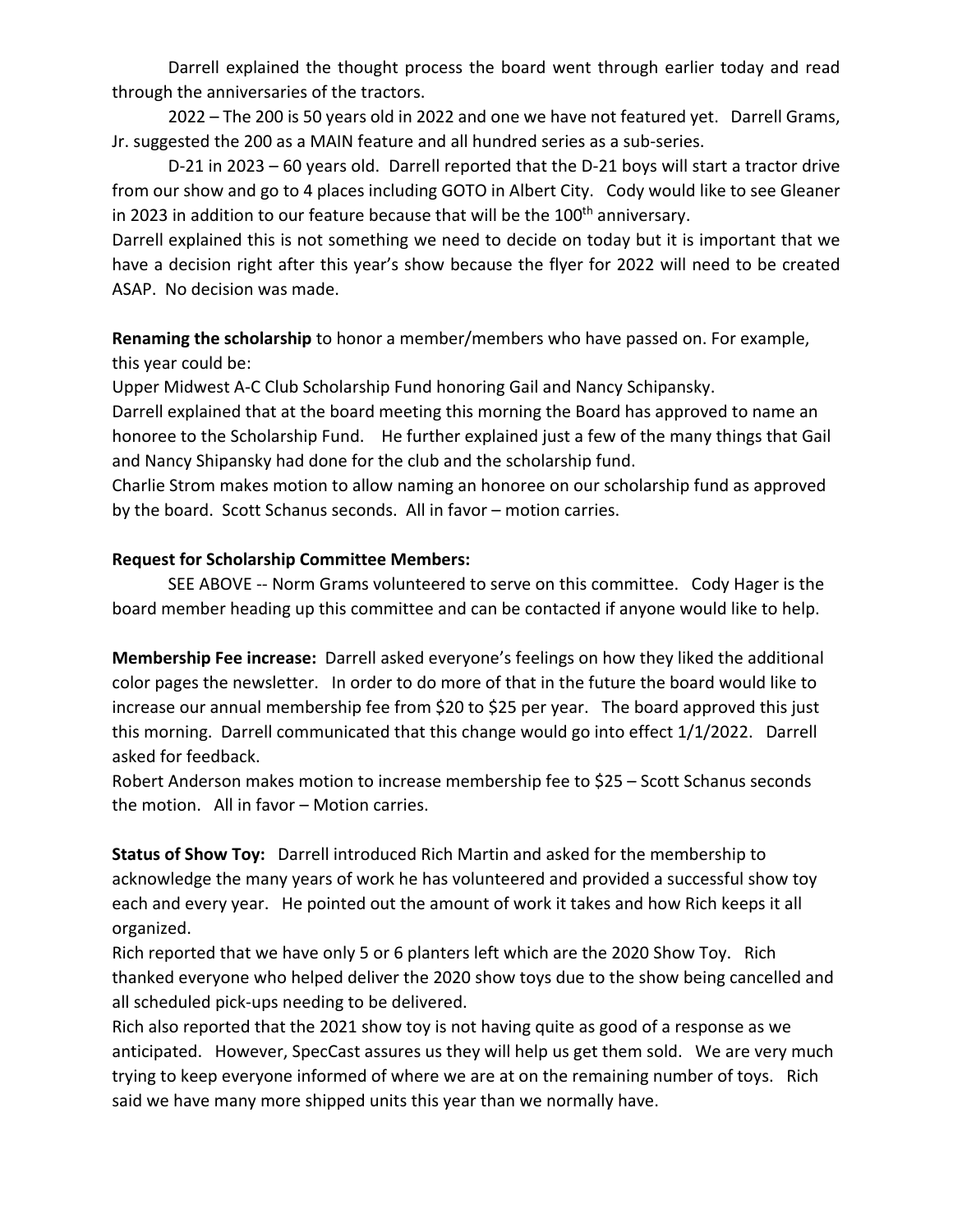Our proto-type 2021 show toy is ready and will be going to Luke Olson's place to review any changes that need to be made. Shipping containers from China need 7 weeks versus the 4 weeks it used to take so we need to get our order in ASAP. Darrell encouraged anyone that wants to order a toy to do so.

**Other:** NONE

#### **Old Business**

Building Project/Land purchase:

Darrell reports that the city of Hutchinson required us to do geo technical testing on our soil at the proposed building site. He explained that when the fill was brought in and placed on the property, the organic material was not removed first and the fill was not compacted as it was dumped. The recommendation is to remove all of the fill, then remove the organic material and reapply the fill while compacting it. The alternative is to re-locate the building to a location where there has been no fill placed. We have a member who along with his employer is going to donate the equipment needed to get this job done. The club would be responsible for the cost of fuel. The plan is to prepare the alternative building site on the property by removing all of the organic material then moving the fill material from the original building site and compacting it. Once the fill is moved and compacted, we will have another geo technical test to get the city to sign off on the building permit.

In addition to this issue is the increased cost of building materials. Darrell explained how the cost of building supplies, due to lack of supply, has increased so much that it is just not cost prohibitive to get this building done right now. He stated that it looks like the building project may be delayed now until 2022 unless things with dirt moving, soil testing, issuance of permit, cost of materials and availability of a builder would all miraculously fall into place.

We all hope that we can get the land situated and approved for building and then get a new proposal which will have a lower cost and then get a new timeframe for building.

Nomination Committee:

#### **Election of Officers**

Presentation of candidates

4 Board members are up for election this year. Joan Paulson, Scott Overgaard and Joe Graunke have all decided to run for reelection and Tom Foss has respectfully decided to retire. We all thank Tom for his many years of service.

Nominees this year are:

Scott Overgaard (Incumbent) Joan Paulson (Incumbent) Joe Graunke (Incumbent) David Grinnell Scott Eggert Norm Grams